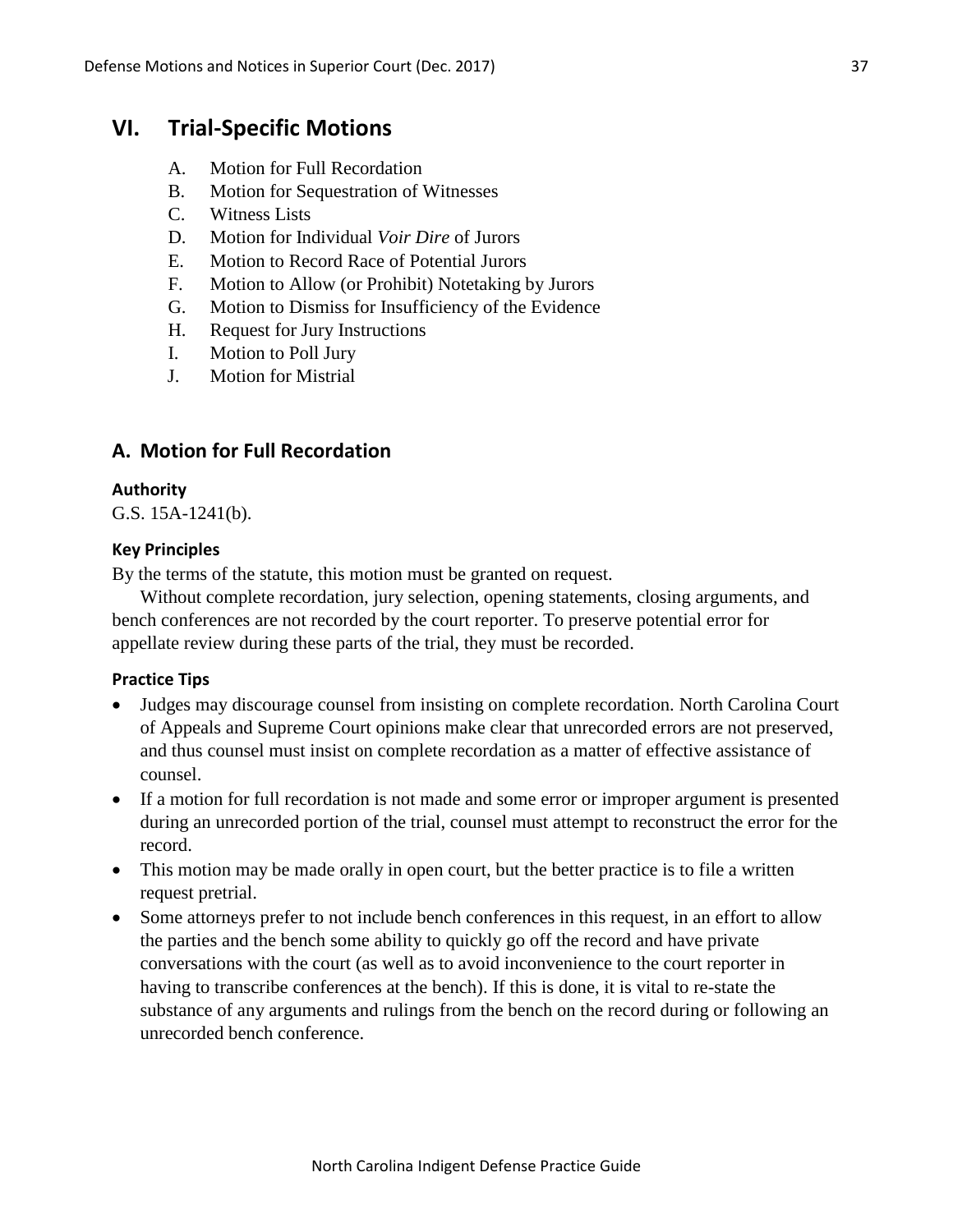# **B. Motion for Sequestration of Witnesses**

#### **Authority**

N.C. R. EVID. 615; G.S. 15A-1225; Fifth and Fourteenth Amendments to the U.S. Constitution; Article I, Sections 19 and 23 of the N.C. Constitution.

### **Key Principles**

The purposes of sequestration are to avoid conscious or unconscious tailoring of testimony by one witness based on the testimony of another witness and to assist the fact finder in detecting false or less than candid testimony.

Sequestration may be granted on motion of either party or on the court's motion. The decision to order sequestration is in the discretion of the court.

#### **Practice Tips**

- This motion should be made as a matter of course when going to trial.
- A specific showing of the need for sequestration based on the facts of the case should be included in the motion, such as the existence of close family ties among witnesses, possible financial or employment-based interest or incentives by the witnesses, prior inconsistent witness statements, or a desire to please the State, among other potential reasons.
- In addition to requesting physical sequestration, the motion should ask the court to instruct the witnesses not to discuss their testimony or the case with other witnesses during the trial.
- In addition to the statute, argue that sequestration is required as a matter of due process and best practices. The Official Commentary to Evidence Rule 615 notes that sequestration should ordinarily be granted on request.
- This motion may be made orally in court, but the better practice is to prepare a detailed written motion.
- Violation of an order of sequestration can result in sanctions, including contempt, declaration of a mistrial, exclusion of the witness's testimony, cross-examination of the witness on the violation, a jury instruction on the credibility of the witness who violated the order, or other relief. Counsel should be vigilant in ensuring that all witnesses are following any sequestration order.

### **References**

N.C. DEFENDER MANUAL Vol. 2, § 29.3 (Sequestration of Witnesses).

### **C. Witness Lists**

#### **Authority**

G.S. 15A-905(c)(3).

#### **Key Principles**

At or before the beginning of jury selection, counsel must provide a written list of witnesses who are reasonably expected to testify. This requirement arguably only applies if the defendant requests discovery.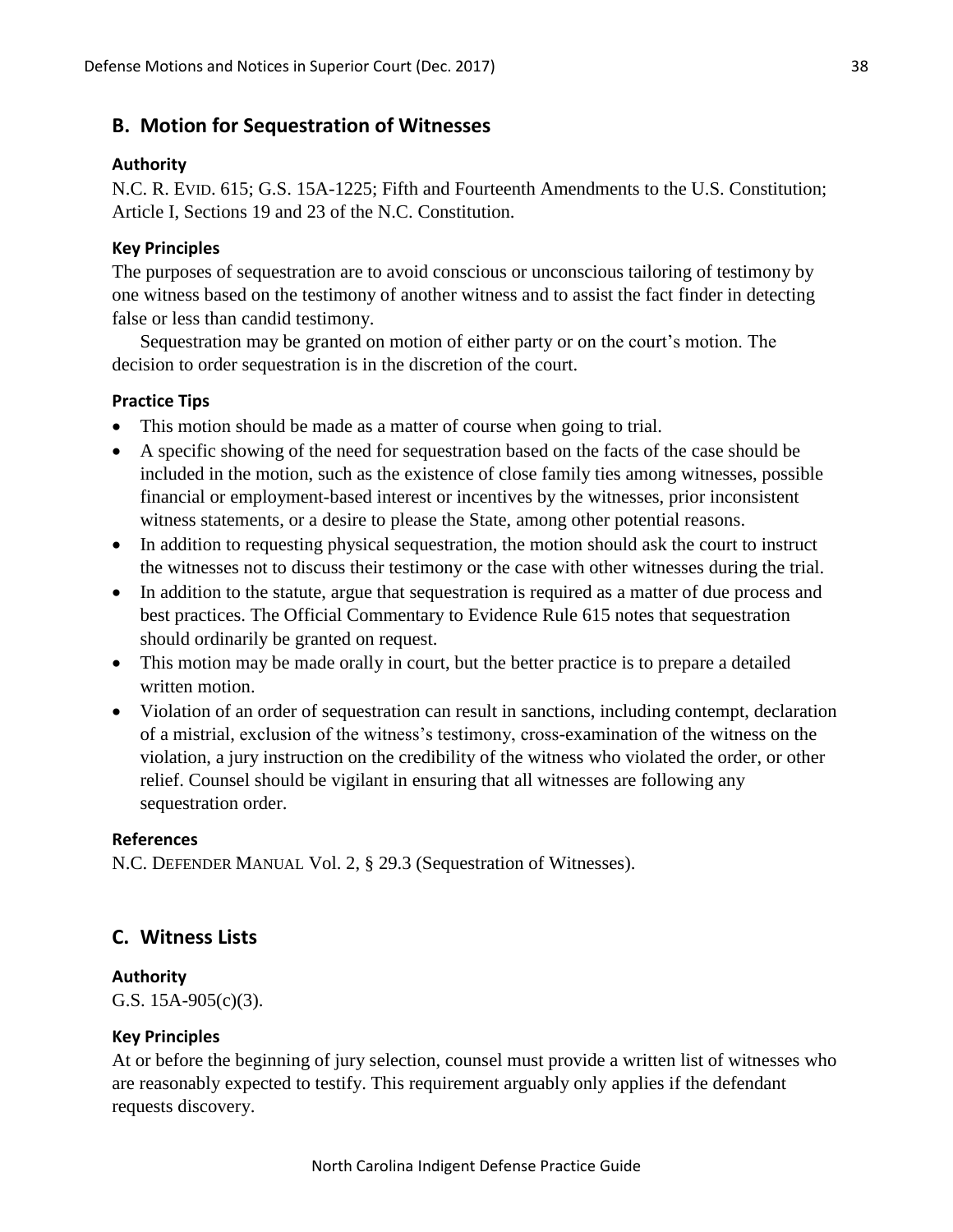#### **Practice Tips**

- There is no requirement that a witness listed on the witness list be called to testify. However, failure to list a witness on the witness list may result in the judge prohibiting the witness from testifying, absent good cause for the omission. Under G.S. 15A-905(c)(3), if the defendant makes a good faith showing that he or she did not reasonably expect to call a witness (and therefore failed to list the witness), the court must allow the witness to testify. Further, the court can always allow an undisclosed witness to testify in the interest of justice.
- Rebuttal witnesses should also be disclosed as a part of this obligation. Rebuttal evidence generally is addressed in G.S. 15A-1226, which provides that both parties have the right to present rebuttal evidence and which gives the trial court discretion to allow additional evidence any time before verdict. If the need to call a rebuttal witness who was not listed arises, argue under G.S. 15A-905(c)(3) that the rebuttal witness was not reasonably expected to be called or that it is otherwise in the interest of justice to allow the testimony.

# **D. Motion for Individual** *Voir Dire* **of Jurors**

#### **Authority**

G.S. 15A-1214(j); Fifth and Fourteenth Amendments to the U.S. Constitution; Article I, Sections 19 and 23 of the N.C. Constitution.

#### **Key Principles**

For good cause in capital cases, the court may order that jurors be selected one at a time and be sequestered before and after selection, by the terms of the statute. Where the facts of the case warrant such a procedure, counsel may consider requesting individual *voir dire* of jurors even in non-capital cases as a constitutional matter and as within the judge's discretion.

This procedure substantially lengthens the amount of time required to complete jury selection and is likely to be granted in non-capital cases only in limited circumstances.

# **Practice Tips**

- Many courts typically allow some individual *voir dire* of individual jurors without such a motion, particularly in serious cases or where sensitive issues are raised during *voir dire*. Counsel should therefore consider the impact of filing such a motion on the *voir dire* process, as the motion may draw more attention to the defense *voir dire* than would otherwise be paid to it.
- As an alternative to full *voir dire* of each juror individually, consider requesting other accommodations when necessary, such as permission to individually *voir dire* a juror on any particularly sensitive topics of *voir dire*, use of a juror questionnaire, the ability to have a juror answer a question at the bench or otherwise privately, or any other reasonable method designed to provide the jurors an opportunity to answer *voir dire* questions openly and honestly.

#### **References**

N.C. DEFENDER MANUAL Vol. 2, § 25.3 (Voir Dire).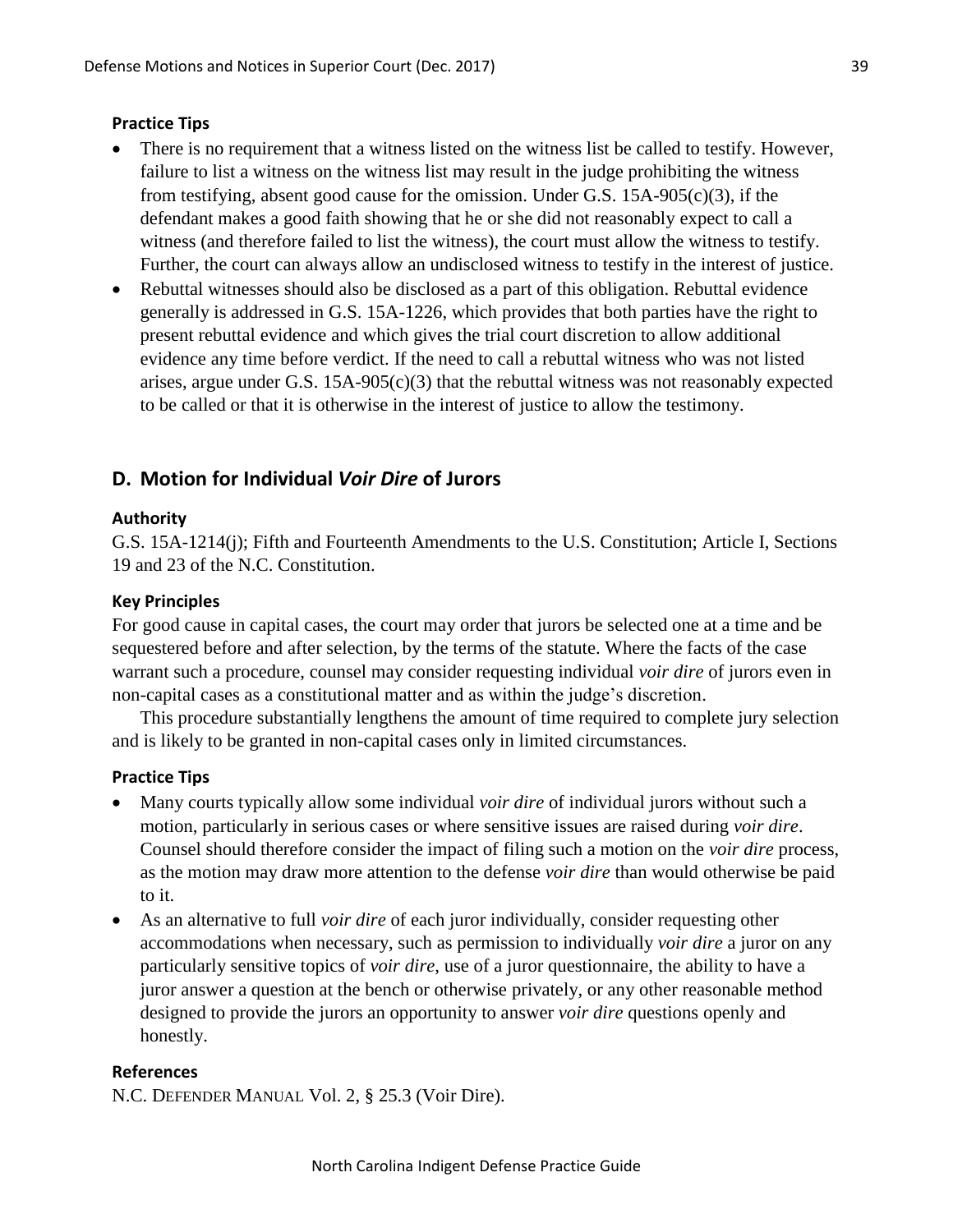*See also* Jeff Welty, *[Individual Voir Dire](https://nccriminallaw.sog.unc.edu/individual-voir-dire/)*, N.C. CRIM. L., UNC SCH. OF GOV'T BLOG (Nov. 28, 2011).

# **E. Motion to Record Race of Potential Jurors**

## **Authority**

Fifth and Fourteenth Amendments to the U.S. Constitution; Article I, Sections 19 and 23 of the N.C. Constitution; *Batson v. Kentucky*, 476 U.S. 79 (1986).

### **Key Principles**

To preserve appellate review of *Batson* issues, the trial transcript must reflect the race of the jurors who were peremptorily struck by the State, as well as the race of the jurors who were seated. *State v. Brogden*, 329 N.C. 534 (1991). Thus, whether or not a motion on the subject was filed pretrial, when the concern arises during trial defense counsel should move to have the race of each juror peremptorily struck by the State entered into the record.

### **Practice Tips**

 If *Batson* issues are a concern, counsel should consider filing a pretrial motion to record the race of the jurors. Counsel may move to have each prospective juror state his or her race at the beginning of examination by the court. *Batson* challenges are beyond the scope of this guide, but the materials below are excellent resources for this area of law.

#### **References**

N.C. DEFENDER MANUAL Vol. 2, § 25.5 (Peremptory Challenges).

*See also* ALYSON A. GRINE & EMILY COWARD, RAISING ISSUES OF RACE IN NORTH CAROLINA CRIMINAL CASES ch. 7 (UNC School of Government 2014).

# **F. Motion to Allow (or Prohibit) Notetaking by Jurors**

#### **Authority**

G.S. 15A-1228.

#### **Key Principles**

Consider making the request to allow notetaking by jurors where there are voluminous amounts of evidence or where the trial will take considerable time to complete.

The decision to grant this motion is in the court's discretion. Any party or the court itself may make this motion.

## **Practice Tips**

- Consider making this request in a long or unusually complex trial.
- Reasons to oppose notetaking by the jurors may include the potential for distraction among jurors, overreliance on the notes by jurors in deliberations, and the possibility of inconsistent notes between jurors.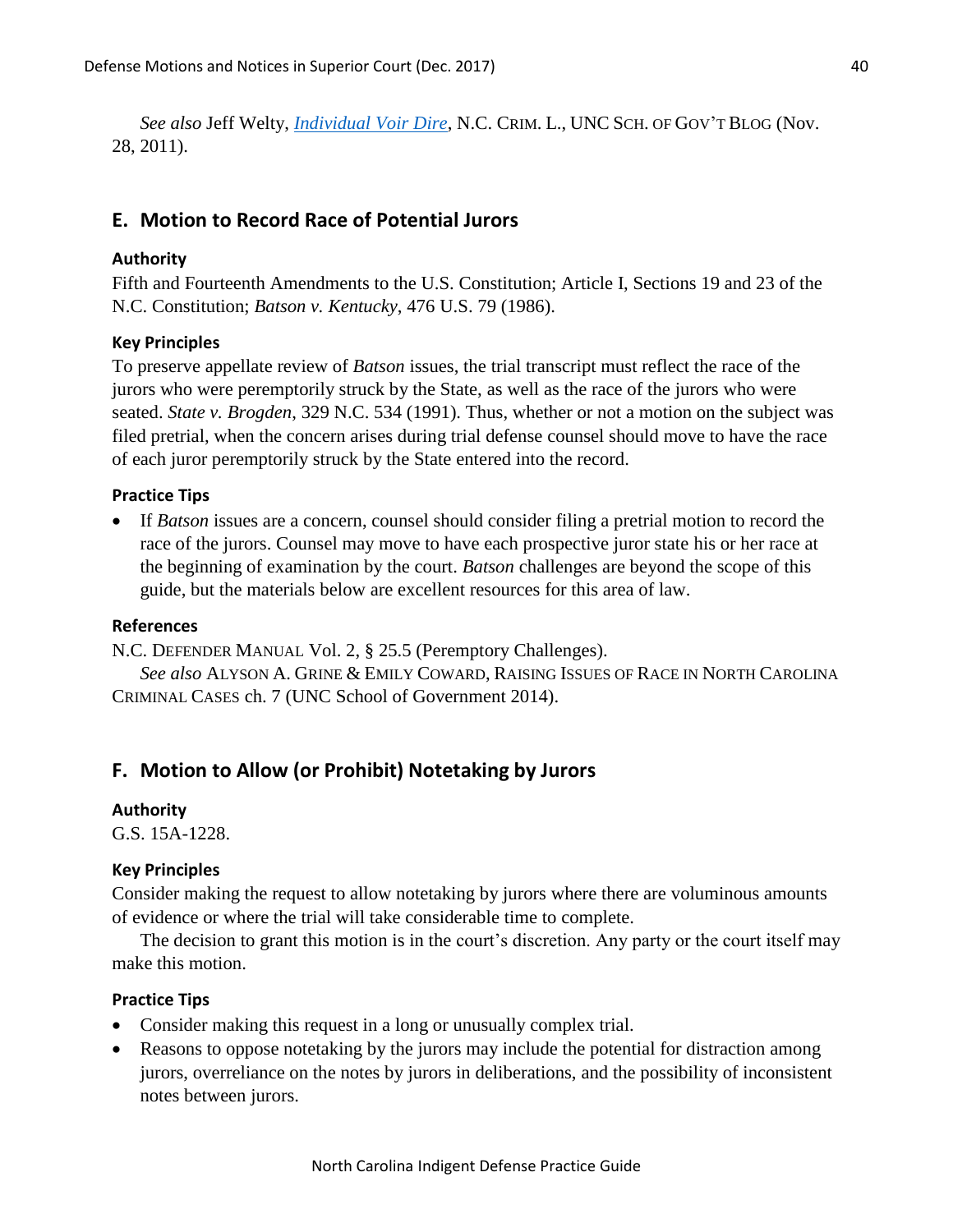When making the request to allow notetaking, it may be helpful to have the court provide paper and pens to be used by the jurors as a practical matter.

## **G. Motion to Dismiss for Insufficiency of the Evidence**

#### **Authority**

G.S. 15-173; G.S. 15A-1227; N.C. R. APP. P. 10(a)(3); Fifth and Fourteenth Amendments to the U.S. Constitution; Article I, Sections 18 and 19 of the N.C. Constitution; *Jackson v. Virginia*, 443 U.S. 307 (1979).

#### **Key Principles**

This is a specific type of motion to dismiss based on the State's failure to present substantial evidence of each element of the offense charged (or of a lesser-included charge) and of the identity of the defendant as the perpetrator.

The standard for deciding the motion is whether a reasonable fact finder could find that the case has been proven beyond a reasonable doubt, viewing the evidence in the light most favorable to the State. Evidence that raises a mere suspicion or conjecture of guilt is not sufficient.

Where the proof at trial varies in a material way from the allegations in the pleading, the defense should also move to dismiss for a fatal variance. This is effectively a more specific type of motion to dismiss for insufficiency of the evidence, and any variance argument should be explicitly made alongside any sufficiency motion.

This motion must be made at the close of the State's evidence and, if the defense presents evidence, renewed at the close of all evidence to preserve appellate review of the issue. Sufficiency of the evidence and variance as to each and every element should be raised at the time of this motion in every case, in order to best protect the defendant and to preserve all potential sufficiency issues for appeal.

Note that G.S. 15A-1227(d) and 15A-1446(d)(5) both purport to allow a sufficiency of evidence issue to be preserved for appellate review without any objection or motion at trial. These statutes conflict with N.C. Rule of Appellate Procedure 10(a)(3), which requires an objection or motion to preserve the issue. The state appellate courts have consistently ruled that the rules of appellate procedure control on this issue. Thus, a timely motion must be made to preserve appellate review of any sufficiency argument.

When granted, a motion to dismiss for insufficiency of the evidence generally has the effect of an acquittal for purposes of double jeopardy, although if the motion is granted on grounds of a fatal variance, the State likely can re-charge any offenses not properly charged by the defective pleading.

#### **Practice Tips**

 Whether or not defense counsel has a specific argument as to a failure of proof, this motion should be made as a matter of course at the conclusion of the State's evidence (and at the close of all evidence if the defense presents evidence).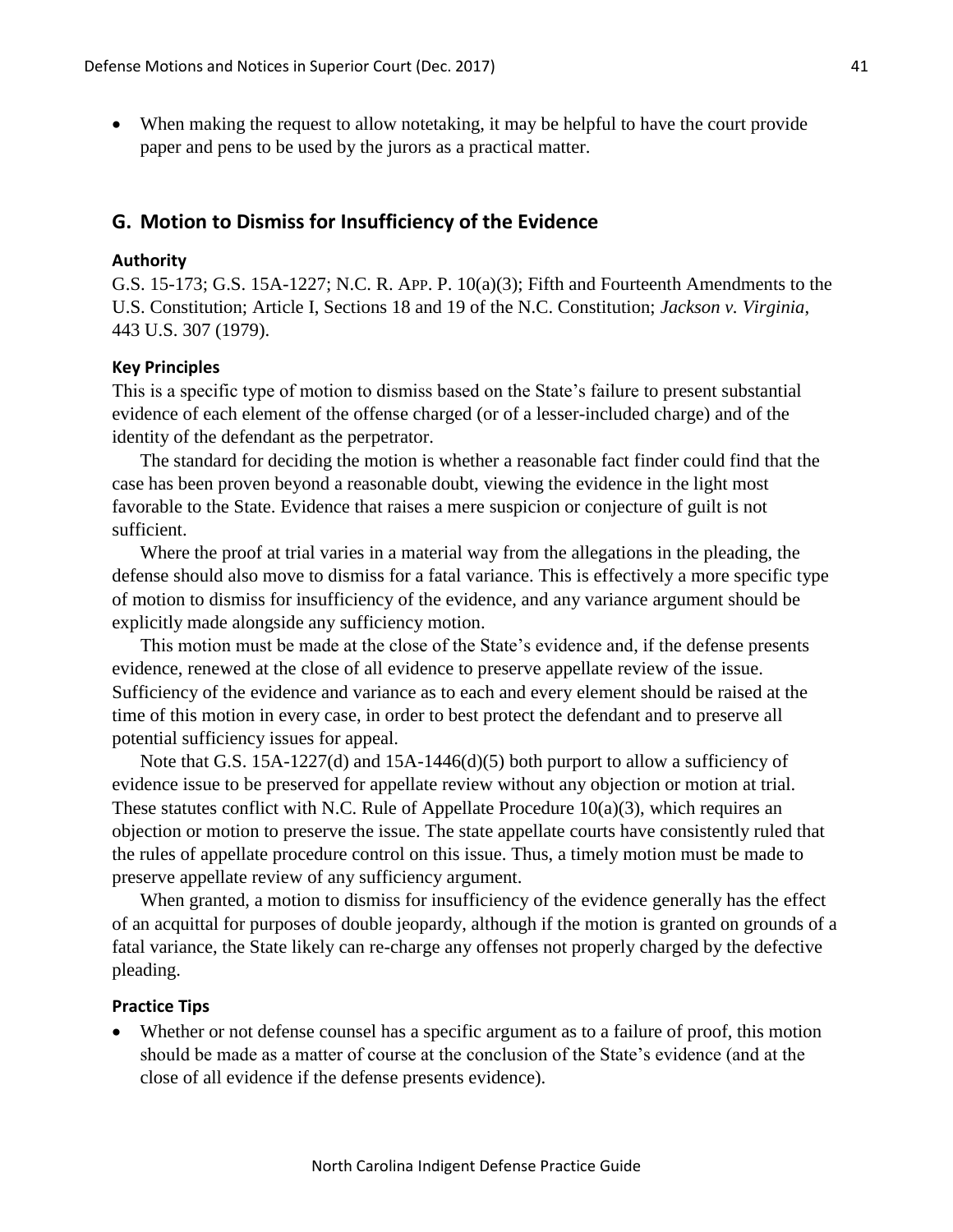- Whenever making a motion to dismiss for insufficiency of the evidence, defense counsel should make a "global" motion to dismiss. In addition to arguing for any specific failures of evidence and any specific variance, defense counsel must move to dismiss for insufficiency as to each and every element of the offense in order to preserve review of each element. If a specific element of an offense is argued and no more general motion made as to other elements, only the element argued will be preserved for review. *State v. Walker*, N.C. App. \_\_\_, 798 S.E.2d 529 (2017).
- This motion should be made outside of the presence of the jury and is not typically written.

### **References**

N.C. DEFENDER MANUAL Vol. 2, ch. 30 (Motions to Dismiss Based on Insufficient Evidence).

# **H. Request for Jury Instructions**

#### **Authority**

G.S. 15A-1231 through G.S. 15A-1234; Fifth and Fourteenth Amendments to the U.S. Constitution; Article I, Sections 19 and 23 of the N.C. Constitution.

#### **Key Principles**

At the close of all evidence, the court will hold a charge conference to determine how to instruct the jury. A written request for jury instructions should be filed early in the course of the trial in preparation for the charge conference. It must be requested before the jury is actually instructed. Any request for instructions should be written, signed, filed with the court, and served on the State.

Consider requesting instructions (and which instructions may be sought by the State) from the N.C. Pattern Jury Instructions, such as lesser-included offenses, defenses, and reasonable doubt, among others.

Consider requesting special jury instructions that are not covered by the pattern instructions to define legal terms or otherwise explain the applicable law to the jury. Legally correct statements of law, supported by the evidence, must be given by the court on request. *State v. Lamb*, 321 N.C. 633 (1988).

#### **Practice Tips**

- Despite the language of G.S. 15A-1231(d) (purporting to allow appellate review of erroneous jury instructions without an objection), counsel must object at the charge conference to the denial of any requested instructions or requested modification of instructions to preserve the issue for appeal, at least where no written request for instruction was filed and ruled on by the court. *State v. Bennett*, 308 N.C. 530 (1983).
- Objections to proposed instructions should specifically state what part of the instruction is objectionable or why the instruction or failure to give a proposed instruction is prejudicial.
- Objections to jury instructions should be made on constitutional grounds as a matter of state and federal due process.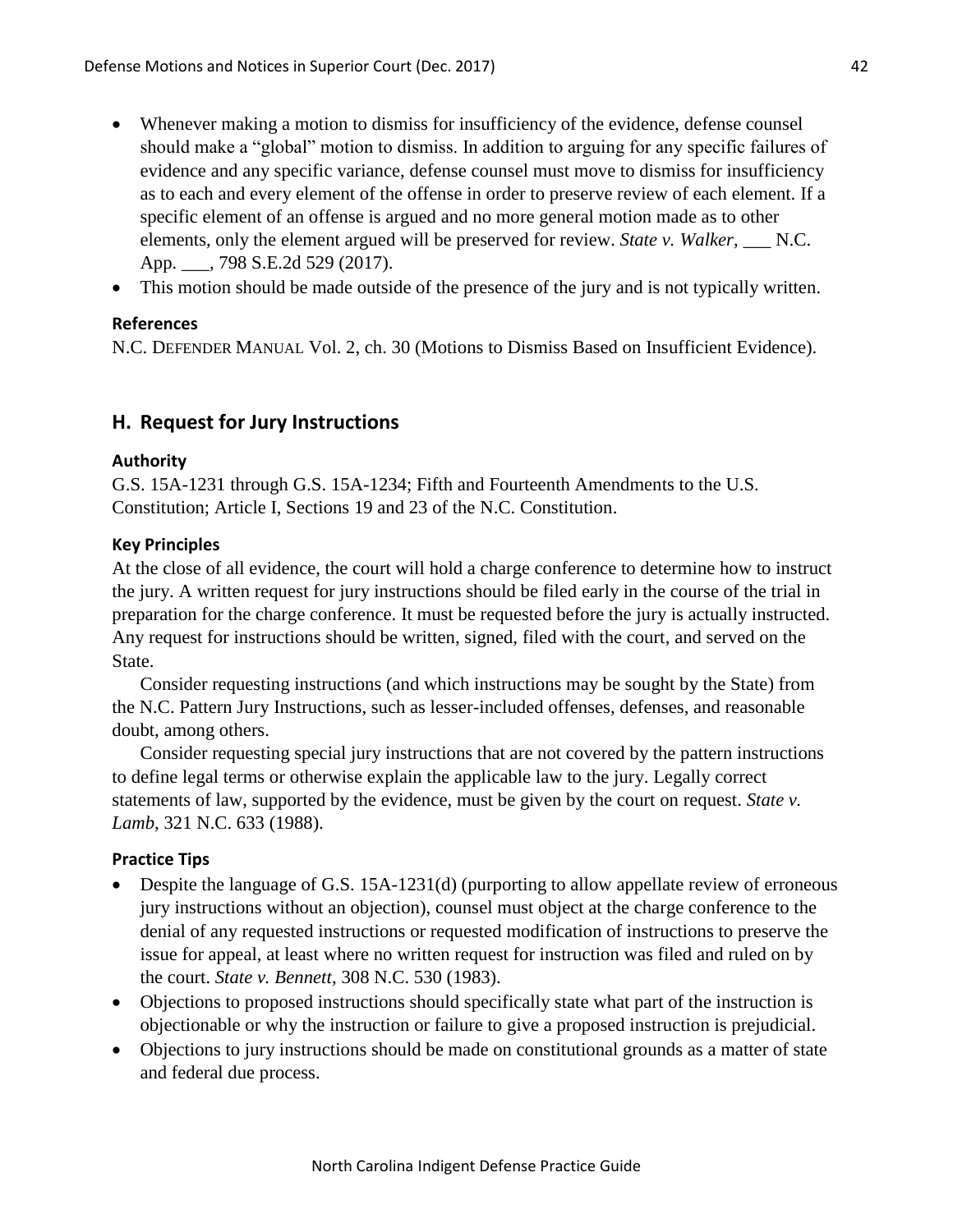#### **References**

N.C. DEFENDER MANUAL Vol. 2, ch. 32 (Instructions to the Jury).

## **I. Motion to Poll Jury**

#### **Authority**

G.S. 15A-1238.

#### **Key Principles**

This motion must be granted on the request of either party. It requires the court to question each juror individually to ensure that the verdict is unanimous.

If the poll reveals that the jury is not in fact unanimous, the court must order the jury to return to deliberations.

This motion is made orally in open court after the verdict has been announced but before the jury has been released.

# **J. Motion for Mistrial**

#### **Authority**

G.S. 15A-1061 through G.S. 15A-1065; Fifth and Fourteenth Amendments to the U.S. Constitution; Article I, Sections 18 and 19 of the N.C. Constitution.

#### **Key Principles**

Where conclusion of the trial is a physical impossibility, the jury is unable to perform their function, or where a fair trial is no longer possible for either party due to substantial and irreparable prejudice, a mistrial may be declared. In many instances, a defendant may be tried again following a mistrial. However, depending on the reasons for the mistrial and whether the defendant objected, double jeopardy may preclude further prosecution in some circumstances.

The court has wide discretion to declare a mistrial, but a mistrial must be supported by a manifest necessity to overcome double jeopardy concerns. *State v. Sanders*, 347 N.C. 587 (1998). Firmly established grounds supporting a manifest necessity to declare a mistrial include the death or disability of the judge or a juror, a hung jury, or a fatally flawed pleading that fails to confer jurisdiction.

Where the defendant requests the mistrial, joins in the request, or consents to it, there is usually no double jeopardy problem. *State v. White*, 322 N.C. 506 (1988) (but recognizing an exception for prosecutorial misconduct designed or intended to cause a mistrial). While the law of mistrials and double jeopardy is beyond the scope of this guide, counsel should be aware of what may constitute a manifest necessity and what will not.

#### **Practice Tips**

 Depending on the issue resulting in the motion for a mistrial, consider whether some lesser sanction would be appropriate, such as a limiting instruction, recess, or other relief.